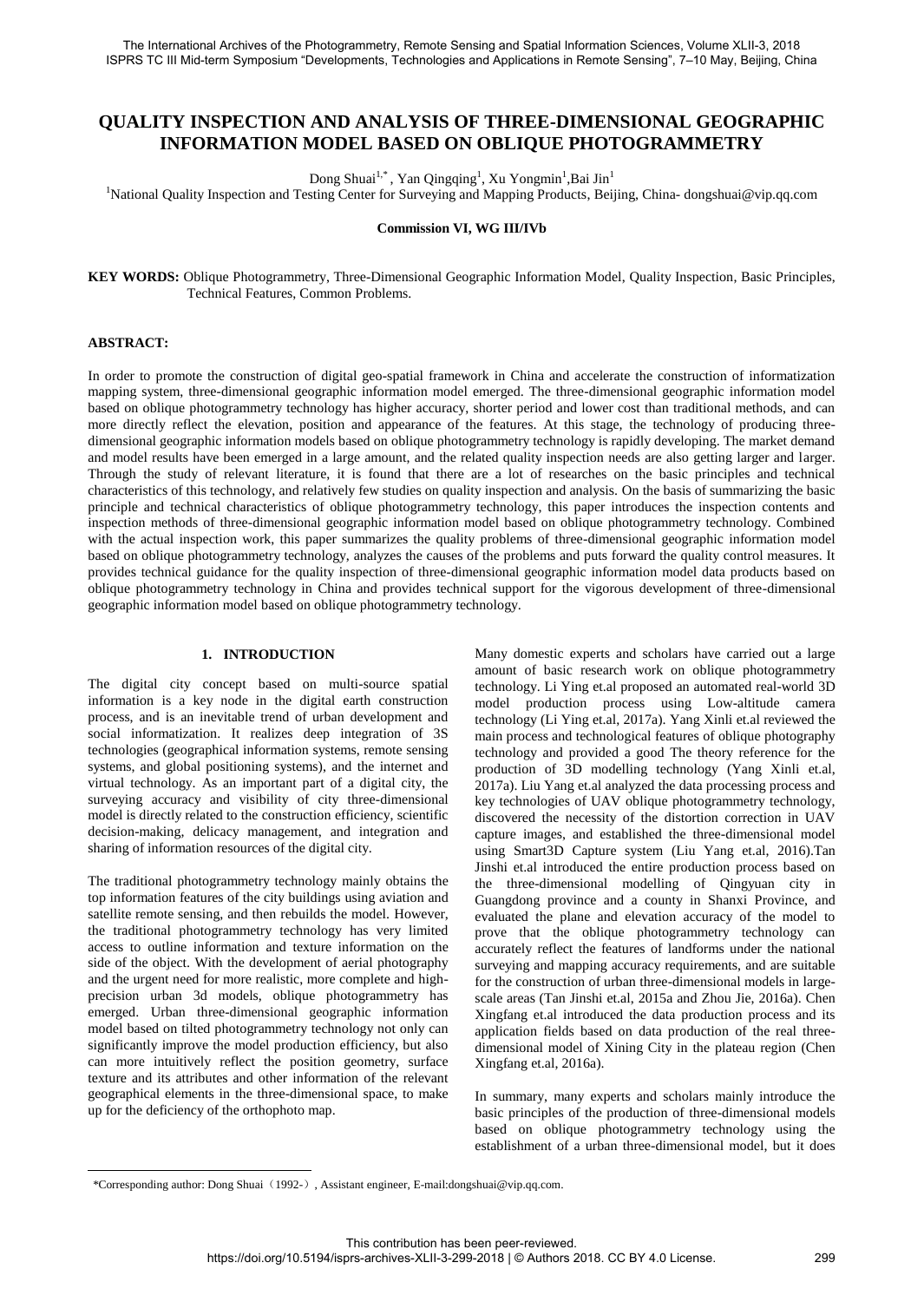not involve the specifications for inspection and acceptance of quality of three-dimensional model data products on geographic information. The three-dimensional model data on geographic information shall be modelled, produced, managed and applied according to the "Specifications for the Digital Products of Three-Dimensional Model on Geographic Information" (National Administration of Surveying, Mapping and Geoinformation, CH/T 9015-2012) , and the related data product quality and accuracy level shall be detected and evaluated based on "Specifications for Inspection and Acceptance of Quality of Three-Dimensional Model Data Products on Geographic Information " (National Administration of Surveying, Mapping and Geoinformation, CH/T 9024-2014). Therefore, on the basis of summarizing the basic principles and technical characteristics of oblique photogrammetry technology, this paper introduces the inspection contents and inspection methods of three-dimensional model on geographic information based on oblique photogrammetry technology. It combines the actual inspection work, summarizes the quality problems of three-dimensional model on geographic information based on oblique photogrammetry technology, analyzes the causes of the problems, and put forwards quality control measures. It also provides technical support for the vigorous development of three-dimensional model on geographic information based on oblique photogrammetry technology.

#### **2. PRODUCTION OF THREE-DIMENSIONAL MODELS BASED ON OBLIQUE PHOTOGRAMMETRY**

### **2.1 Basic Principles of Oblique Photogrammetry**

Oblique photogrammetry technology is a high technology developed in the field of international surveying and mapping in recent years.It has changed the limitations of previous aerial photogrammetry that can only use a single camera to photograph objects from a vertical angle, by carrying multiple sensors on the same flight platform.At the same time, images are collected from different angles such as vertical, side, front and rear views (Figure 1) to obtain more complete and accurate information on ground objects(Li Zhenzhou et.al, 2012a).



Figure 1. Multi-angle Aerial Photography

Using information such as flight altitude, exposure time, and latitude and longitude coordinates when shooting an image can greatly facilitate the analysis and processing of oblique images. The acquired multi-angle oblique image not only meets the needs of photogrammetric data processing, but also satisfies the requirement of 3D modelling for adding texture information.

Through the process of combined adjustment, image matching and image rectification processing for oblique photographic measurement images, an image-based high-density point cloud model can be generated, and a three-dimensional model of oblique photographic measurement based on image texture can be generated.

## **2.2 Technical Features and Benefits**

Compared with traditional orthophotos, oblique photogrammetry technology has the following technical features and advantages: (1) In terms of authenticity, the oblique images allows the user to view the feature from multiple angles, restore the characteristic of the feature to the greatest extent, and reflect the actual situation of the feature more realistically, which greatly compensates for the insufficiency of the orthographic image. (2) In the aspect of automation, the process of geometric correction and combined adjustment of multi-view images can be performed through specialized automated modelling software. The high-density point cloud based on oblique images is generated by operation, and the TIN model is constructed by point clouds to generate oblique photography 3D model. (3) In terms of technical application, single-image measurement can be achieved through the use of supporting software, and measurement including height, length, area, angle, and slope can be directly performed based on the result image, extending the application of the oblique photography in the industry. (4) In terms of economy, the use of the large-scale mapping of aerial photography for a variety of three-dimensional digital city applications, combined with the method of batch extraction and texture-matching from oblique images, not only achieves the collection of side textures of buildings, but also an effectively reduce the city's three-dimensional modelling costs. (5) In terms of resource sharing, compared to the application of threedimensional GIS technology for large-scale three-dimensional data, the amount of data acquired by the application of oblique photography technology is much smaller. The image data format can be quickly published on the web using mature technologies to achieve shared applications.

### **3. THREE-DIMENSIONAL MODEL QUALITY EVALUATION BASED ON OBLIQUE PHOTOGRAMMETRY**

### **3.1 Quality Inspection Work Overview**

In order to promote the construction of digital China's geospatial framework and speed up the construction of an information-based surveying and mapping system, the National Administration of Surveying, Mapping and Geoinformation initiated the construction of a digital city geospatial framework. Entrusted by some production unit, the National Quality Inspection and Testing Center for Surveying and Mapping Products carries out quality inspections of the three-dimensional geographic information models according to relevant technical specifications.

According to the relevant provisions of the " Specifications for Inspection and Acceptance of Quality of Three-Dimensional Model Data Products on Geographic Information" (National Administration of Surveying, Mapping and Geoinformation, CH/T 9024-2014), the testing contents include: spatial reference system, position accuracy, precision of expression, logical consistency, attribute accuracy, time accuracy, scene effects and attachment quality. However, the weights of different quality elements are different. According to their weights, the main quality elements (ordered by weight) are precision of expression (0.30), scene effects (0.20), and position accuracy (0.10).Among them, the precision of expression is mainly used to detect sub-elements such as terrain accuracy, DOM accuracy, TDOM accuracy, model fineness, and texture fineness. The scene effect mainly detects the scene integrity and coordination, and the positional accuracy is mainly used to detect sub-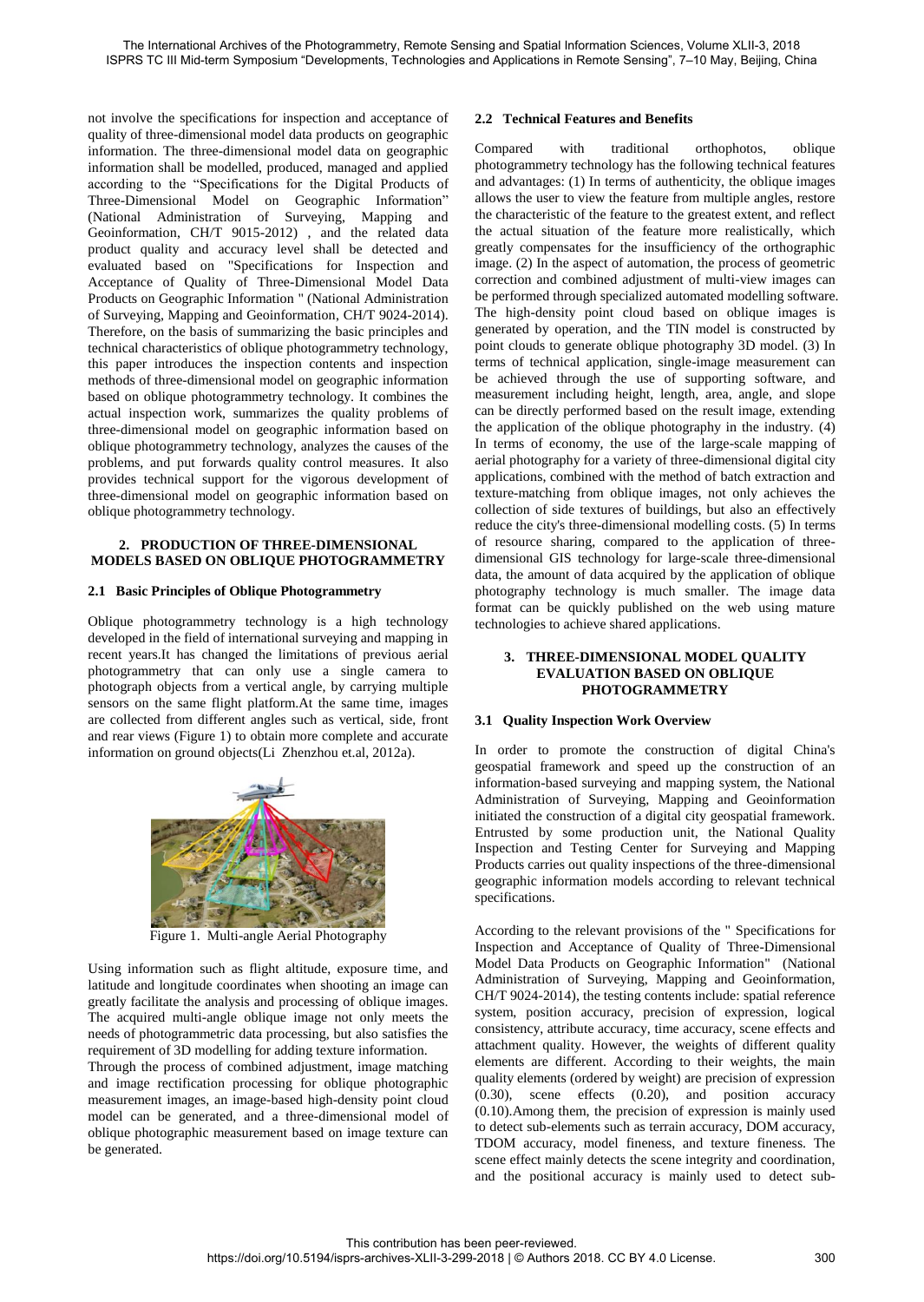elements such as plane position accuracy, height accuracy, relative position between models, relative position of the model itself, etc. Through the detection of relevant quality subelements, the number of quality problems is determined and the product quality is finally assessed.

The detection methods mainly include: (1) Human-computer interaction inspection on indoor work. It mainly refers to the use of three-dimensional platform to detect the model. Under the specific software operating system environment, the data to be tested is visualized, and the data file is used as a carrier, through the form of graphics and images. Using computers to manually determine the correctness of the precision of expression, the completeness and coordination of the scene and other expression effects, the correctness of each attribute, logic compliance, file integrity, etc. (2) Field measurements on outdoor work. The sampling inspection method was used to check the integrity of the model, the accuracy of texture fineness, and the conformity and current situation of the scene effects. For position accuracy, a total station is usually used to detect the planar position accuracy and height accuracy. The relative position accuracy between the models is detected by using a handheld photoelectric distance meter or a RTK receiver to compare whether the position accuracy and its true value in the model meet the requirements of the relevant standards.

### **3.2 Summary of the Quality of the Inspected 3D Model**

According to the relevant provisions in the " Specifications for Inspection and Acceptance of Quality of Three-Dimensional Model Data Products on Geographic Information" (National Administration of Surveying, Mapping and Geoinformation, CH/T 9024-2014), through the inspection of three threedimensional model units in Xicheng District of Beijing, Xining City of Qinghai Province and Ya'an City of Sichuan Province, and the quality evaluation of the three-dimensional geographic information model, the overall quality of the results was found to be good. It shows that China has reached a relatively mature level in the field of three-dimensional geographic information model construction and can basically meet the general needs. However, the finesse of the model and the effect of the scene still need to be improved, leaving the research space for future generations to be still very broad.

### **3.3 Common Problems of 3D Model Quality**

In the actual quality inspection and evaluation process, the following commonalities exist in the quality of the 3D model:

(1)There are loopholes and distortions in the model. For example, there are "breaking holes" in some housing building model (Figure 2), and some submarine models are deformed. Due to the lack of images caused by buildings obstructing each other and limited shooting angles, it is necessary to further adjust the shooting mode of the tilt camera or perform manual post-supplementation of the photos, and improve the relevant algorithms to self-check the "breaking holes" phenomenon.



Figure 2. Breaking Holes

(2) The site model is distorted. For example, playgrounds and other open areas appear undulating phenomenon, mainly due to the single image, high similarity, local colour unevenness caused by computer identification difficulties and data filtering is not sufficient, this situation can be repaired by manual operation later.

(3) The model is incomplete (Figure 3). For example, trees, towers and other features have only the top model but no bottom model. This situation is mainly caused by the two following reasons:1)The cover of the top floor causes the inability to obtain images of the underlying objects; 2)The structure of the ground object is relatively detailed, that makes the computer recognition difficult and the model establishment incomplete, so the supplement of photos is recommended.



Figure 3. Incomplete Model

### **4. CONCLUSION**

From the basic principles of oblique photogrammetry, this paper summarizes the technical features and advantages of the oblique photogrammetry technology, summarizes the detection content and detection methods of the three-dimensional model quality elements it has constructed, and indicates common problems of the three-dimensional model in the quality inspection and evaluation process. This article points out the research direction for the standardized production of threedimensional geographic information models for digital cities in China.

### **ACKNOWLEDGEMENTS**

This study is sponsored by National Natural Science Foundation of China (41671440).

### **REFERENCES**

Li Ying, Lin Zongjian, Su Guozhong, 2017a. Key Technology of Production of City Real 3D Images. *Remote Sensing Information*, 32(01), pp.35-39.